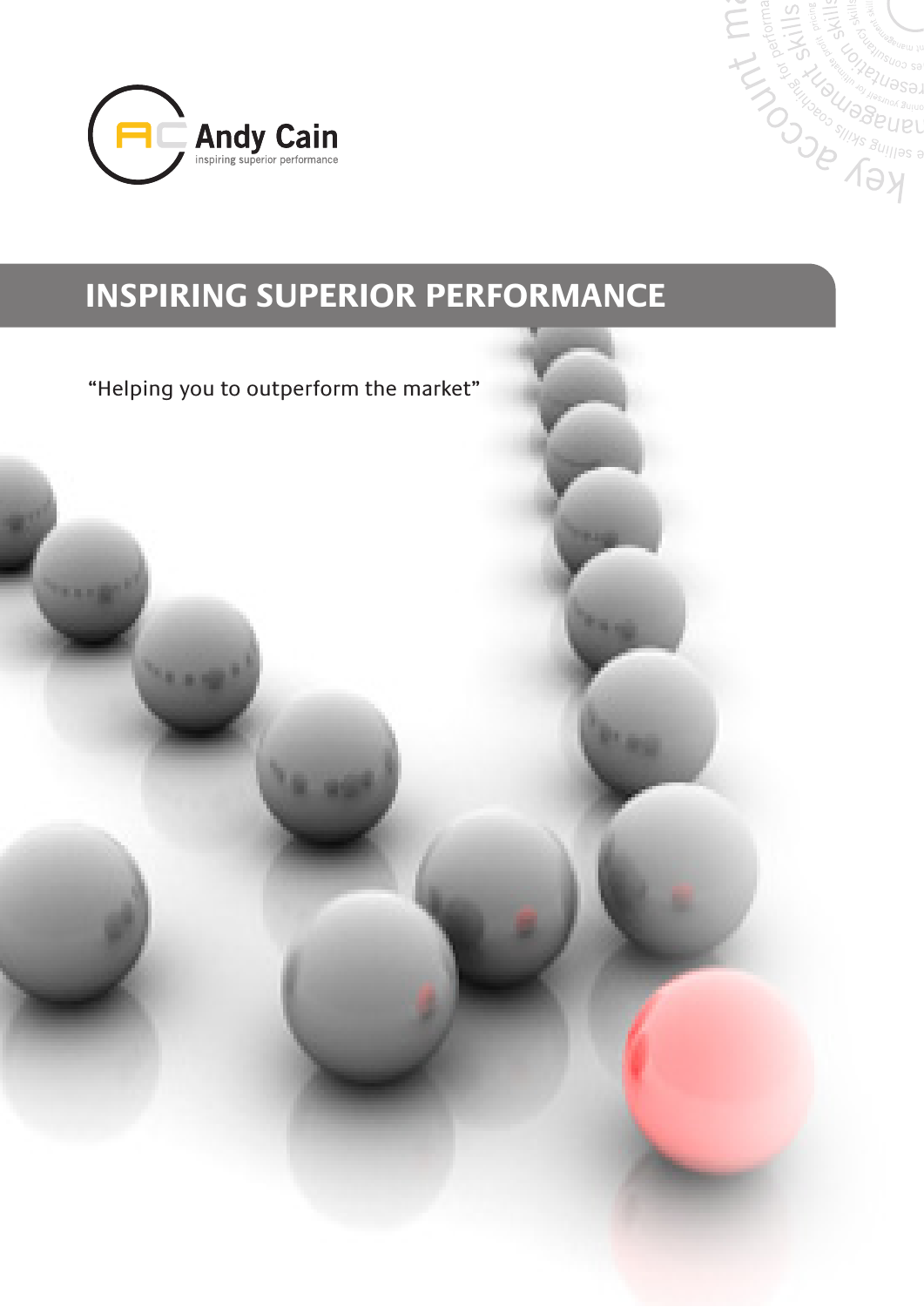

## **CONTENTS**

| Introduction: ISP (Training) Ltd                  | Page 3  |
|---------------------------------------------------|---------|
| 25 Tried & tested ways to grow your business      | Page 4  |
| Successful appointment making                     | Page 5  |
| <b>Consultative selling skills</b>                | Page 6  |
| Advanced business development skills              | Page 7  |
| High performing teams - effective coaching skills | Page 8  |
| <b>Situational Leadership</b>                     | Page 9  |
| Inspiring sales management skills                 | Page 10 |
| Effective & confident presentation skills         | Page 11 |
| <b>Business negotiation skills</b>                | Page 12 |
| Key client management                             | Page 13 |
| Get that job                                      | Page 14 |
| Recruitment - interviewing & selection            | Page 15 |
| <b>Contact Information</b>                        | Page 16 |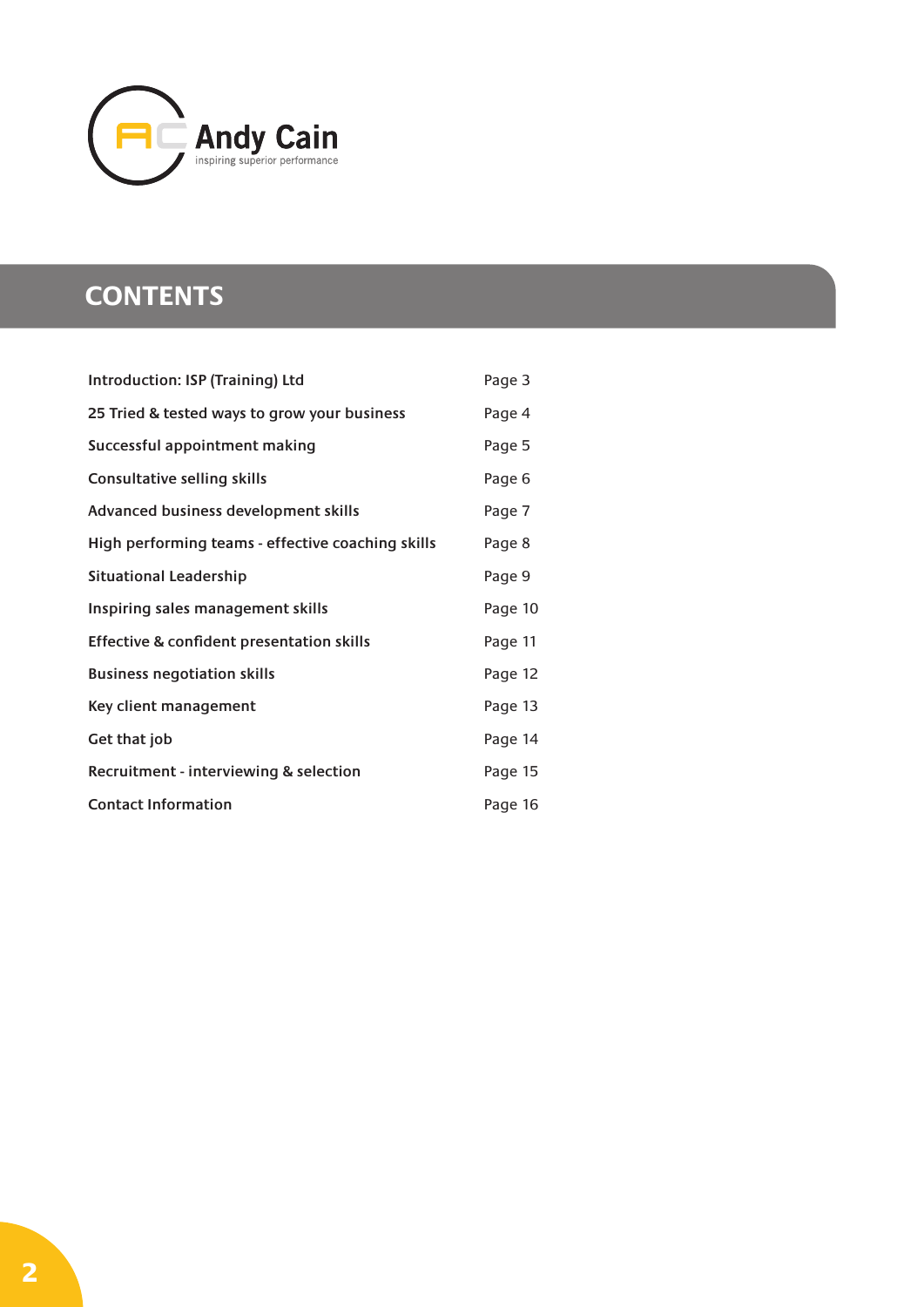



## **Introduction: ISP (Training) Ltd**

### "Helping you to out perform the market"

Andy Cain has over 20 years of successful sales and sales management experience which he is using to help develop other people and equip them with the skills they need to improve their chances of success in today's very competitive marketplace.

The development of people is very important to Andy, as a trainer, coach and mentor to many people he recognises quickly what is required to help people achieve their goals and personal objectives. He gets a great sense of achievement out of seeing people he has supported achieve success.

Andy is an accomplished trainer who inspires superior performance from those who attend his courses and workshops. His techniques give people the focus and confidence to work within a competitive market and produce improved results which puts them ahead of their competitors.

Before I look at taking on any training work it is important that we evaluate all the options available you to.

- I listen to what you want to achieve for your business;
- We look at where you are now and complete a training needs analysis with your team;
- We discuss a number of options to help you achieve your goals;
- We deliver and engage with your team;
- I follow up regularly to ensure the ongoing development of your team;

If you would like to understand how Andy could support your business, equip you and your teams to stay ahead of your competitors and provide you with the tools required to grow your business during the current economic climate, then please make contact.

**For further information or to book contact Andy Cain -**

**Telephone:** 07814 861783 **Email:** andy@andycain.com **Web:** www.andycain.com **Address:** ISP (Training) Ltd, 8 The Poplars, Pennington, Leigh, Lancashire. WN7 3QH.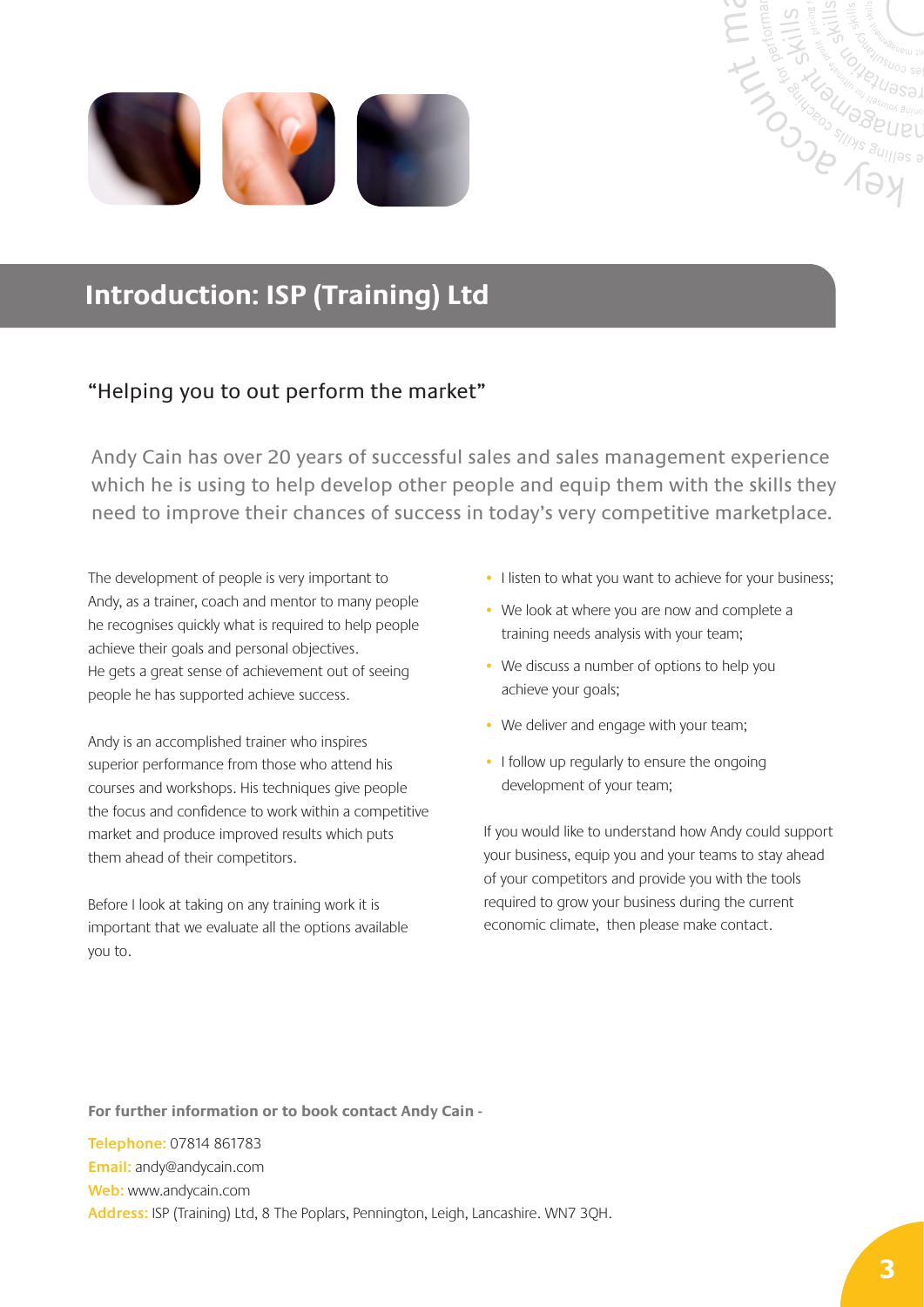

## **25 TRIED & TESTED WAYS TO GROW YOUR BUSINESS**

### "You can't adjust the wind but you can adjust the sails"

We can't change the current business climate, however, we can remain positive and recognise that there is always someone out there who wants to buy your product or service.

This workshop is designed to give you 25 tried and tested techniques which can be applied to your own business immediately and help you to "sell your way out of the recession". These are simple yet powerful techniques which will help your business to grow. Each of these techniques are simple to implement and can be used over and over again.

This workshop is offered at an unbelievable price, in fact the worst thing that you could do would be to think that this course is going to cost you money… think of it as an investment. By comparison it is a relatively small investment but will yield you some significant results.

If I said that I could show you a way of increasing your customer base three fold would you believe me? Why not come along and find out how. All that I ask is that after the course you tell me what you have done and the results that you have achieved.

During the workshop we will also have a 30 minute networking break giving you the opportunity to find some new clients and suppliers.

**Course Details:** Duration: Half day - 9.30am until 12.30pm. Investment: £97.50 per delegate (plus VAT). Available dates: Please call for up to date availability. Price includes hot and cold refreshments.

- A bespoke participant workbook;
- A personal action plan to show key actions and associated outcomes back in the workplace;
- Free telephone and email support.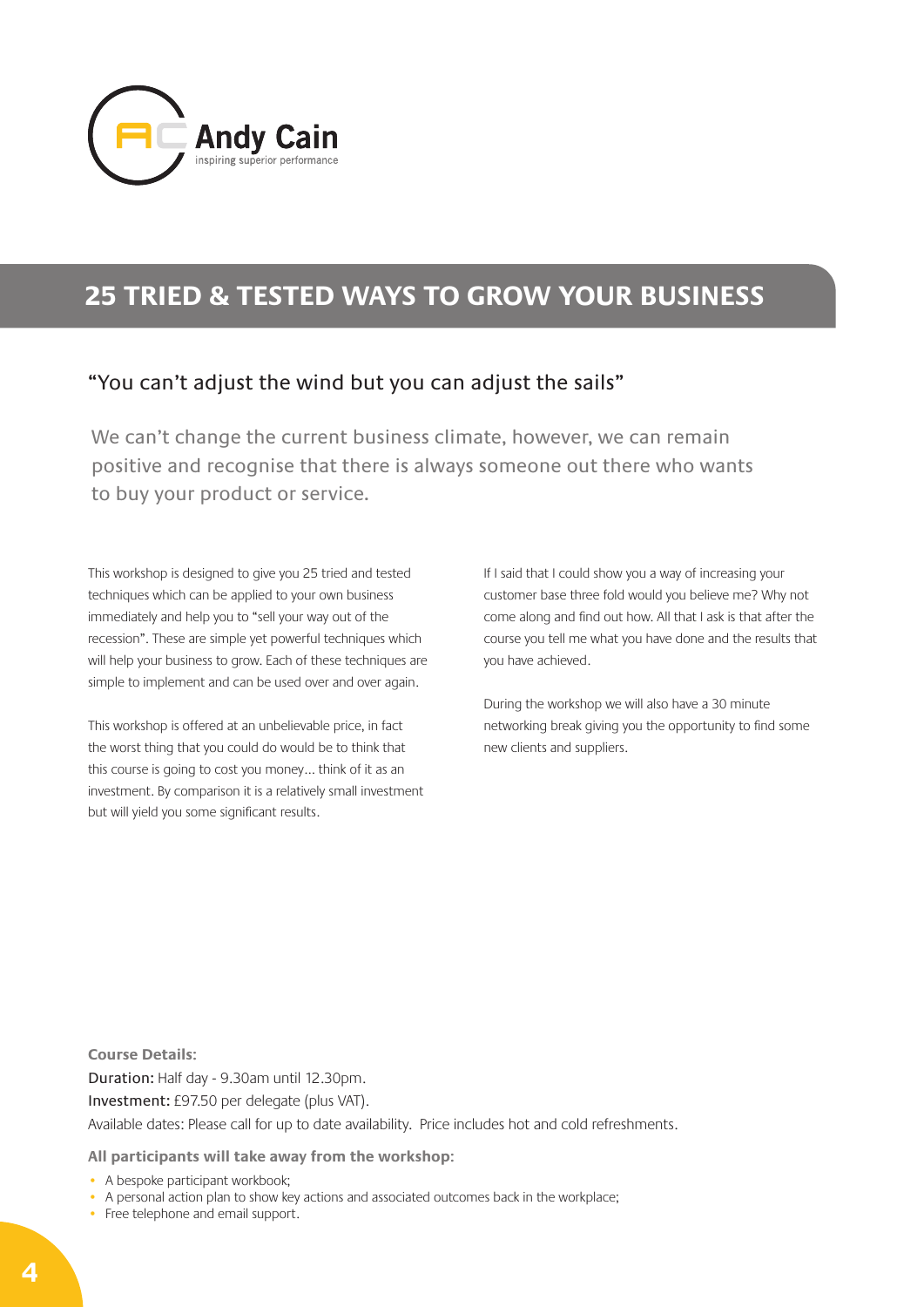

## **SUCCESSFUL TELEPHONE APPOINTMENT MAKING SKILLS**

### "Never accept a NO from someone who hasn't got the authority to say YES"

The business world today is tougher and more competitive than ever and it is unlikely to get much easier.

The business world today is tougher and more competitive than ever and it is unlikely to get much easier. Clients are more demanding of you because their clients are more demanding of them, your competitors are more aggressive because just like you they are also trying to survive. So how can we build more sales, develop more business, see more people, retain more clients and make more money.

Ironically, the instrument that can significantly increase your chances of achieving all of the above is sitting on your desk. The telephone can enhance how you build your relationships with your clients and prospects. The whole sales process often has a phone call near the start, just like you, your clients will also be calling their prospective clients and prospects to try and do business.

The problem is that many businesspeople don't know how to use the telephone effectively or integrate the telephone into the whole sales process to effectively gain new prospects, sell, gain appointments and close for business opportunities.

This course is designed to support the whole sales process and offer hints and tips which will give the participants the guidelines to confidently plan, prepare and control telephone conversations.

**CONSCRIPTION AND SUITERS AND SUBARUPAL SUBARUPAL SUBARUPAL SUBARUPAL SUBARUPAL SUBARUPAL SUBARUPAL SUBARUPAL SUBARUPAL SUBARUPAL SUBARUPAL SUBARUPAL SUBARUPAL SUBARUPAL SUBARUPAL SUBARUPAL SUBARUPAL SUBARUPAL SUBARUPAL SU** 

#### **Course Overview:**

- How to prepare yourself before picking up the telephone;
- How to increase the chances of the client wanting to see you:
- How to get through to the right person;
- How to plan your calls, what to say and how to say it;
- How to overcome client objections with intelligent. non-aggressive reasoned discussions;
- How to effectively combat voicemails;
- How to use a variety of closes to get new business appointments;
- How to overcome telephone call reluctance;
- How to deliver a call so the client understands your unique value proposition.

#### **Course Details:**

Duration: 1 Day - 9.30am until 4.30pm. Investment: £275.00 plus VAT per delegate. Available dates: Please call for up to date availability. Price includes hot and cold refreshments.

- A bespoke participant workbook;
- Exercises to support the learning back in the workplace;
- A personal action plan to show key actions and associated outcomes back in the workplace;
- Free telephone and email support.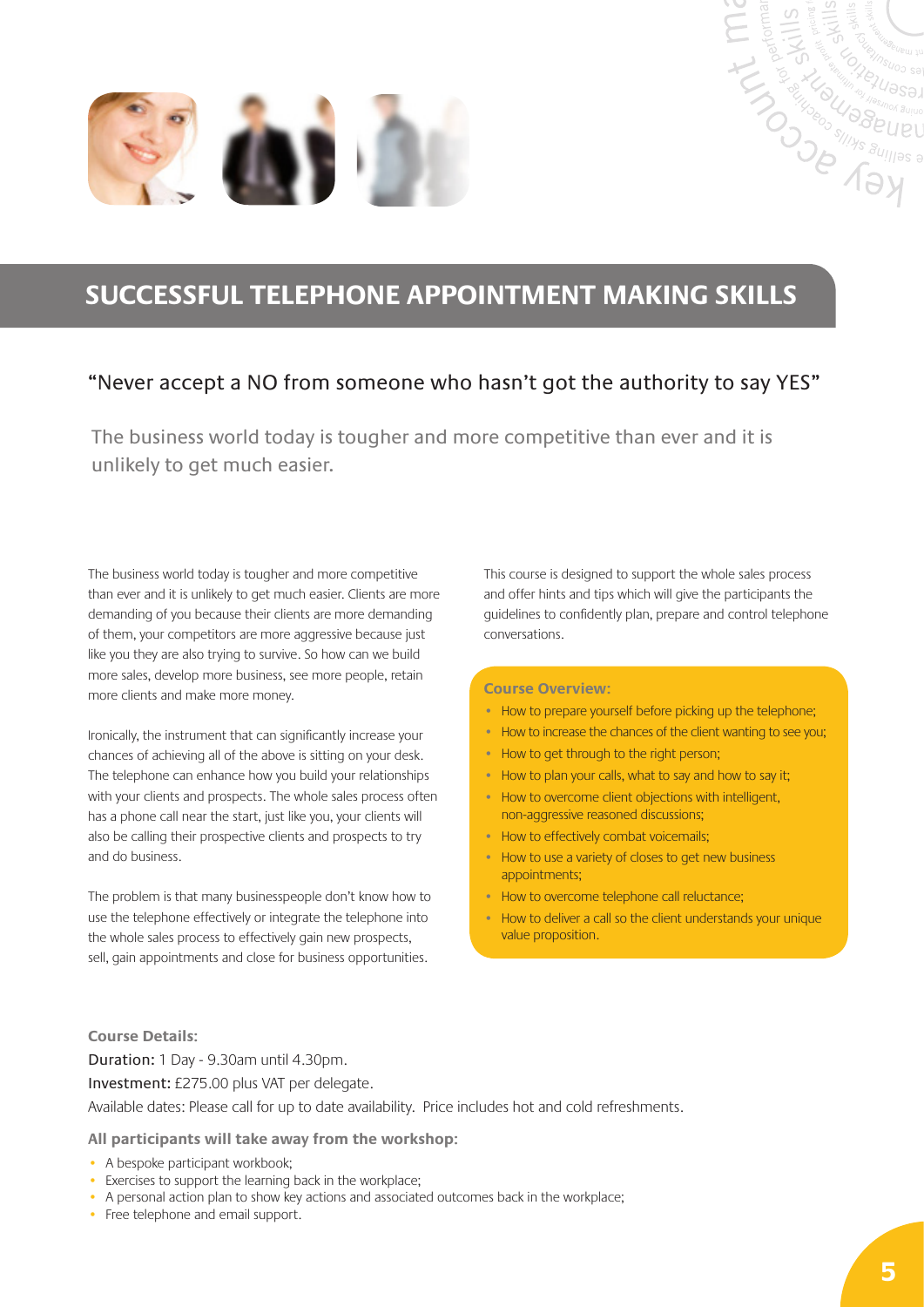

## **CONSULTATIVE SELLING SKILLS**

### "Activity always precedes results"

Within most of our working environments there is an element of selling, whether that is selling products and services to clients to selling ideas internally to your colleagues. Whatever the situation you must be able to present a compelling and engaging proposition.

This course provides a framework to create opportunities for the development of business. By looking at the process behind buying and selling and looking at the importance relationships play in the overall process participants will go away feeling far more confident of their ability to win and develop business. This is a course for the low profile sellers, the sellers who can win business by not using aggressive tactics which only sets off a chain reaction of mistrust.

Participants will learn an approach which will enhance their confidence, ability and ultimately results. They will be able to deal positively with clients at all levels and will be able to skilfully gather information from the client to formulate and engaging solution to their clients' needs.

This course is designed to provide the participants with the confidence and positive mindset that they require, and demonstrate that there are fewer better feelings in business than knowing that you have helped your clients to become more successful.

#### **Course Details:**

Duration: 1 Day - 9.30am until 4.30pm. Investment: £275.00 plus VAT per delegate. Available dates: Please call for up to date availability. Price includes hot and cold refreshments.

### **All participants will take away from the workshop:**

- A bespoke participant workbook;
- Exercises to support the learning back in the workplace;
- A personal action plan to show key actions and associated outcomes back in the workplace;
- Free telephone and email support.

#### **Course Overview:**

- How to control a client visit to fully understand a clients requirements;
- How to create a difference by following tried and tested techniques;
- Understand the techniques required to get the right information through effective questioning skills;
- How to develop rapport through understanding and using body language on non-verbal communication skills;
- How to overcome client objections with intelligent, non-aggressive reasoned discussions;
- How to use various questioning techniques to identify client buying motives;
- Understand the principles of negotiation and how to minimize the pricing objection;
- Identify key differentiators in your service compared to your competitors;
- Recognize the importance of closing the sale and when to initiate it.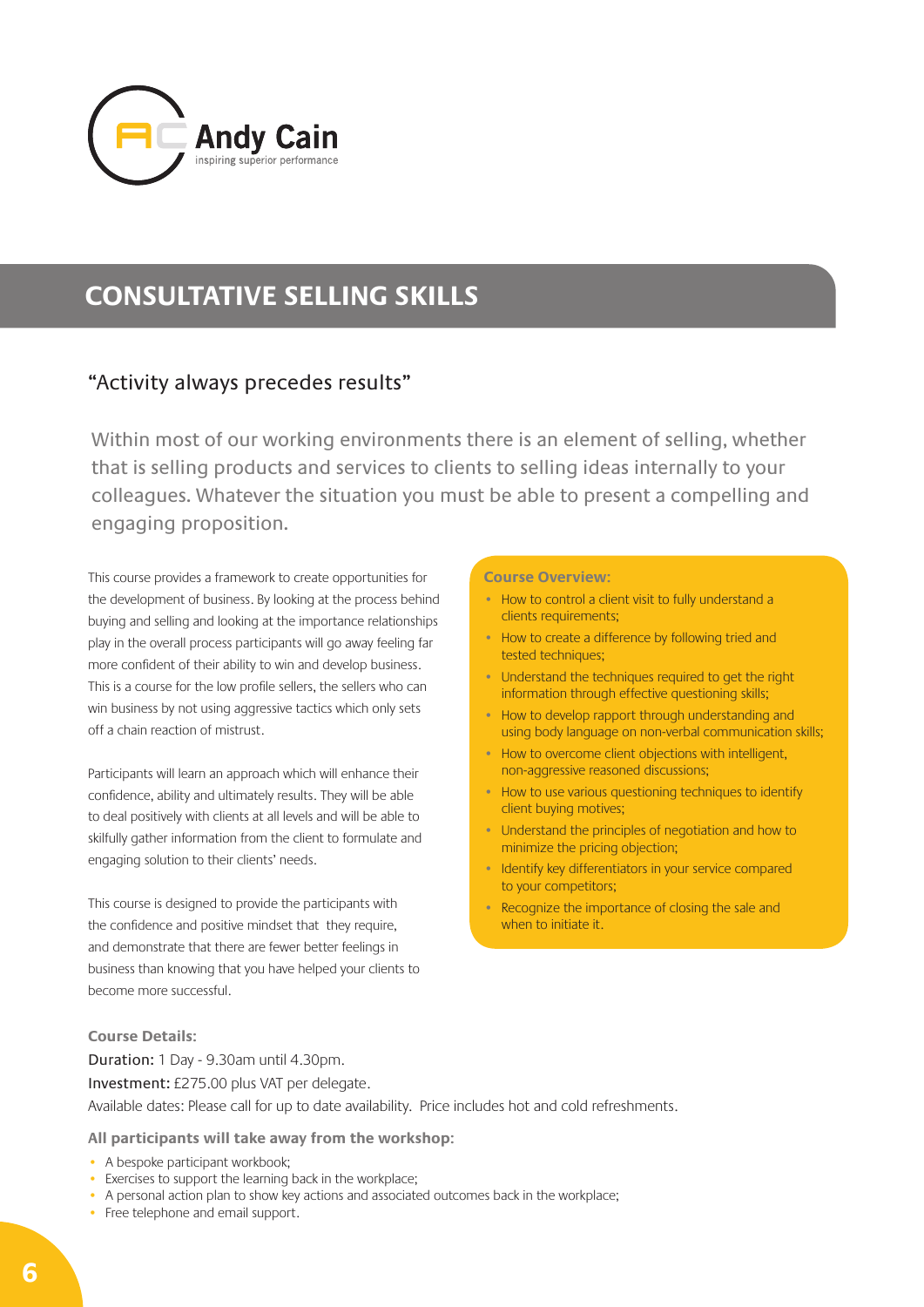



## **ADVANCED BUSINESS DEVELOPMENT SKILLS**

### "In order for you to succeed, your desire for success must be stronger than your desire for failure"

The business world is changing at a pace rarely seen before, for some the times ahead will represent some significant challenges.

The issue is that if you continue to perform at a level you have in the past then it may not be good enough to engage with success in the future.

To get different results you have to do something differently, you don't necessarily need to work a lot harder you just need to do a few things better than your competitors…. and if you do this then chances are you will win more business than they will.

In today's business world the role of the seller has changed, now the roll of the seller must be to help improve and develop their clients business. The seller today must add significant value to their clients; they must be a specialist, a problem solver, a relationship manager and partner to their clients business.

#### **Course Overview:**

- How to differentiate yourself from their competitors;
- How to prepare yourself before attending a client meeting;
- How to take a consultative approach to working with your clients;
- How to build relationships with the buyer;
- To understand the difference between client wants and client needs;
- How to provide a framework to ask the right kind of questions;
- How to position features and benefits:
- How to deal positively with clients objections;
- How to hold your price and save your margin;
- How to gain commitment from a client.

**Course Details:**

Duration: 1 Day - 9.30am until 4.30pm. Investment: £275.00 plus VAT per delegate. Available dates: Please call for up to date availability. Price includes hot and cold refreshments.

- A bespoke participant workbook;
- Exercises to support the learning back in the workplace;
- A personal action plan to show key actions and associated outcomes back in the workplace;
- Free telephone and email support.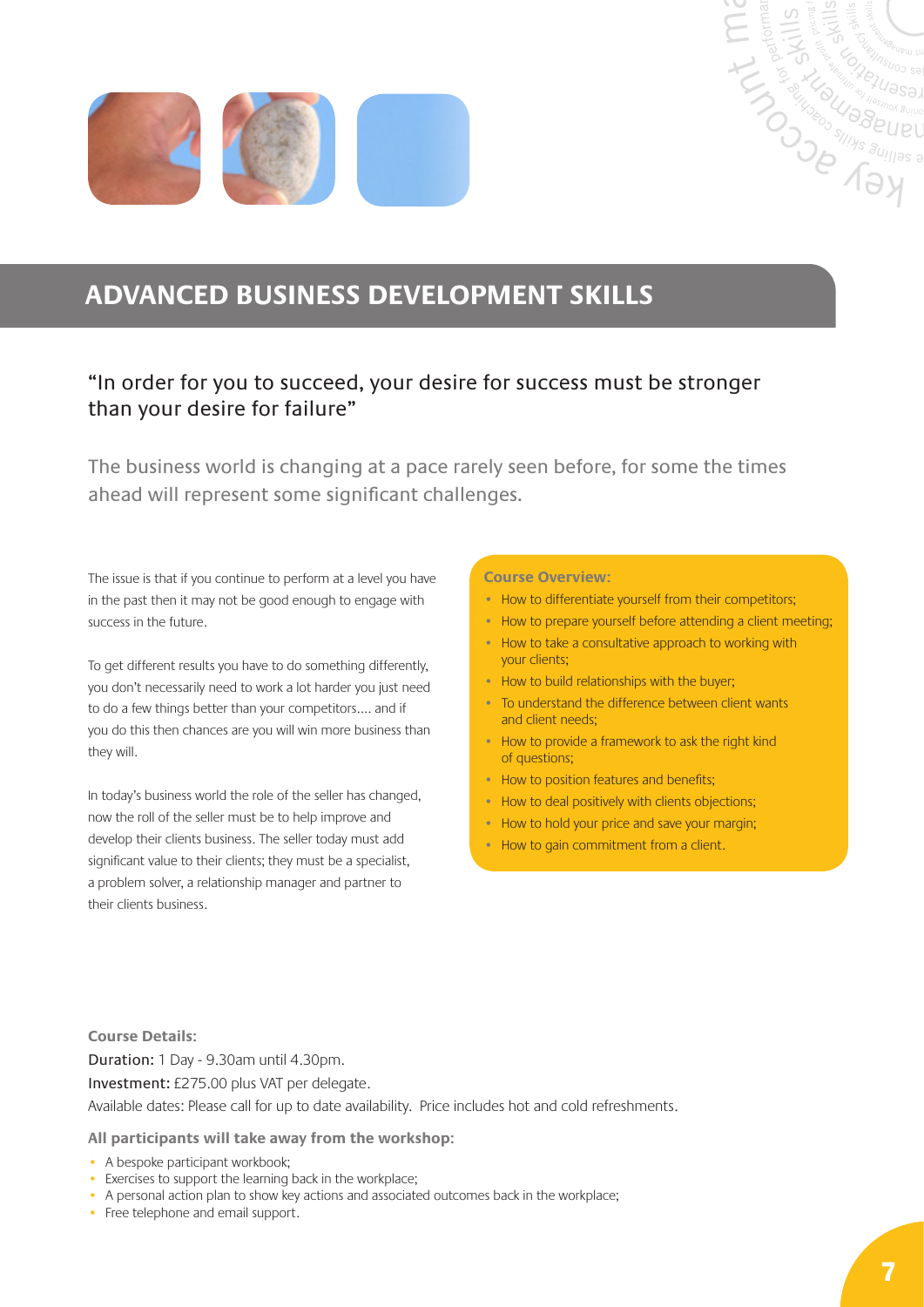

## **HIGH PERFORMING TEAMS - EFFECTIVE COACHING SKILLS**

### "The test of a good coach is that when they leave others will carry on successfully."

Coaching is one of the most effective methods of enhancing performance. It involves deliberate and specific activities that are designed to help people develop their skills by learning on the job.

A good coach leads highly productive teams who are keen to learn new skills and as a result significantly increase the cost effectiveness and efficiency of their department/ organisation.

Being able to recognize and implement the characteristics of a good coach will help you to accelerate the individual's progress by providing greater focus and create an awareness of possibilities. Coaches concentrate on where individuals are now and where they want to get to in the future. The coaching process depends on the person being coached taking responsibility for their actions and making their own decisions, not the coach providing the solution.

#### **Course Overview:**

- To identify the key qualities needed as a coach and focus on developing your skills in the following areas
	- Listening skills;
	- Communication skills;
	- Rapport building;
	- Motivating and inspiring;
	- Curiosity, flexibility and courage;
- Understand how to give objective feedback correctly;
- How to use the G.R.O.W. model to support their teams in the achievement of their individual goals;
- How to identify the stages of learning and individual learning styles;
- How to motivate change and deal with resistance.
- How to plan, prepare, carryout and give objective feedback.

**Course Details:** Duration: 1 Day - 9.30am until 4.30pm. Investment: £275.00 plus VAT per delegate. Available dates: Please call for up to date availability. Price includes hot and cold refreshments.

- A bespoke participant workbook;
- Exercises to support the learning back in the workplace;
- A personal action plan to show key actions and associated outcomes back in the workplace;
- Free telephone and email support.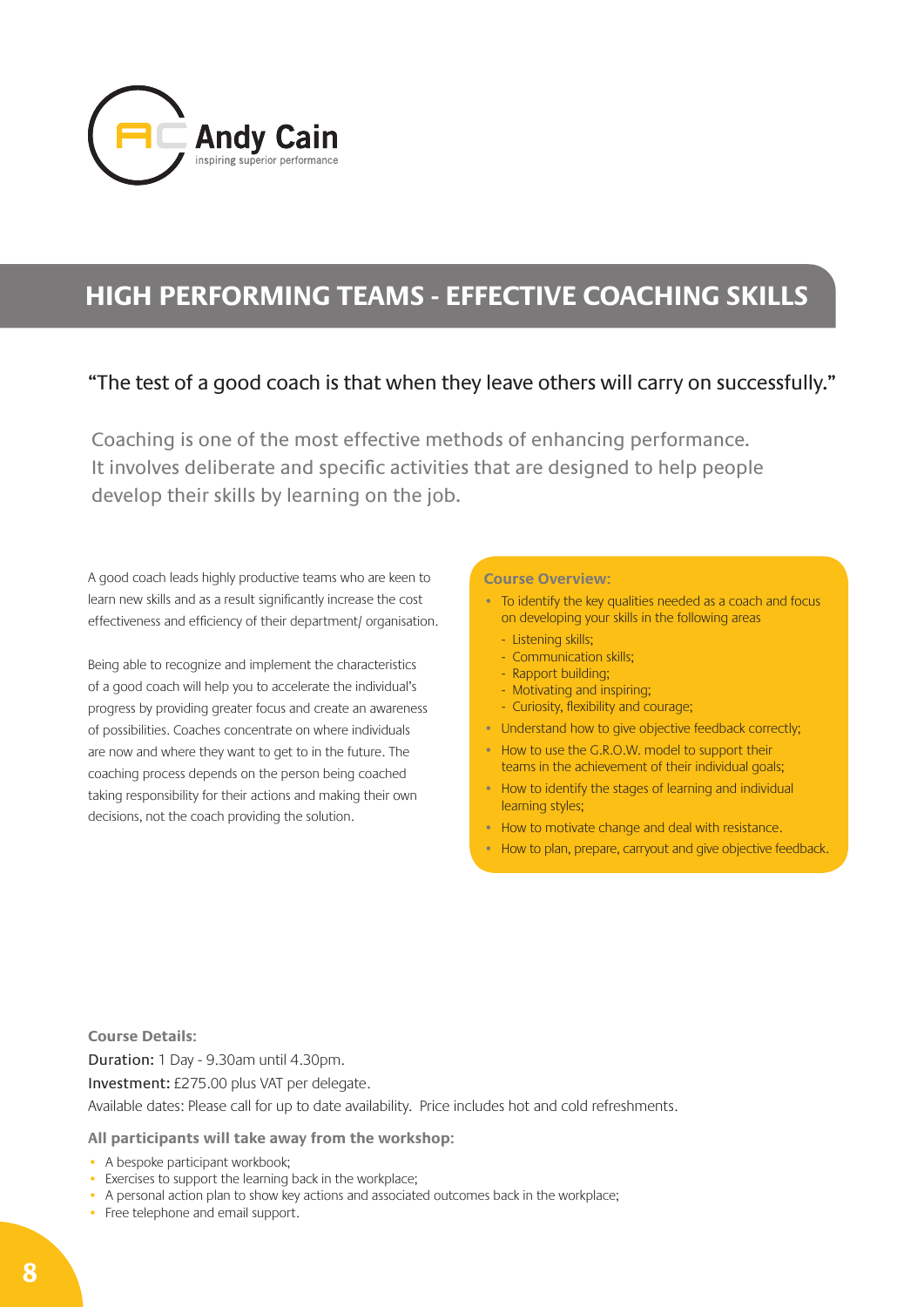

## **SITUATIONAL LEADERSHIP**

### "Different strokes for different folks"

Situational leadership is a type of leadership theory, leadership style and leadership model that presumes that different leadership styles are better in different situations. Leaders must be flexible enough to adapt their style to the situation they are in.

A good situational leader is one who can quickly change leadership styles as the situation changes. Most of us attempt to do this in our dealings with people however, we often end up applying the same style to all individuals and all tasks. This often ends up in people becoming de-motivated and not performing to their best. The model doesn't apply only to people in leadership or management positions; all people lead others at work, at play, and at home.

The problem for most of today's managers is whether to lead or manage, by reviewing the situational leadership model and applying it to your organisation you can have a dramatic effect of the performance and retention of your team.

#### **Course Overview:**

- • To understand would I want to work for me
- The stages of the situational leadership model

**CONSTRUCTION CONSTRUCTION** 

- Directing;
- Coaching/guiding
- Motivating/enabling;
- Delegating;
- How to take each of the four stages of the model and apply techniques to support your team in the achievement of their objectives;
- How to identify the stages of learning and individual learning styles
- How to identify how people are motivated
- How to motivate change and deal with resistance
- How to plan, prepare, carryout and give objective feedback.

**Course Details:** Duration: 1 Day - 9.30am until 4.30pm. Investment: £275.00 plus VAT per delegate. Available dates: Please call for up to date availability. Price includes hot and cold refreshments.

- A bespoke participant workbook;
- Exercises to support the learning back in the workplace;
- A personal action plan to show key actions and associated outcomes back in the workplace;
- Free telephone and email support.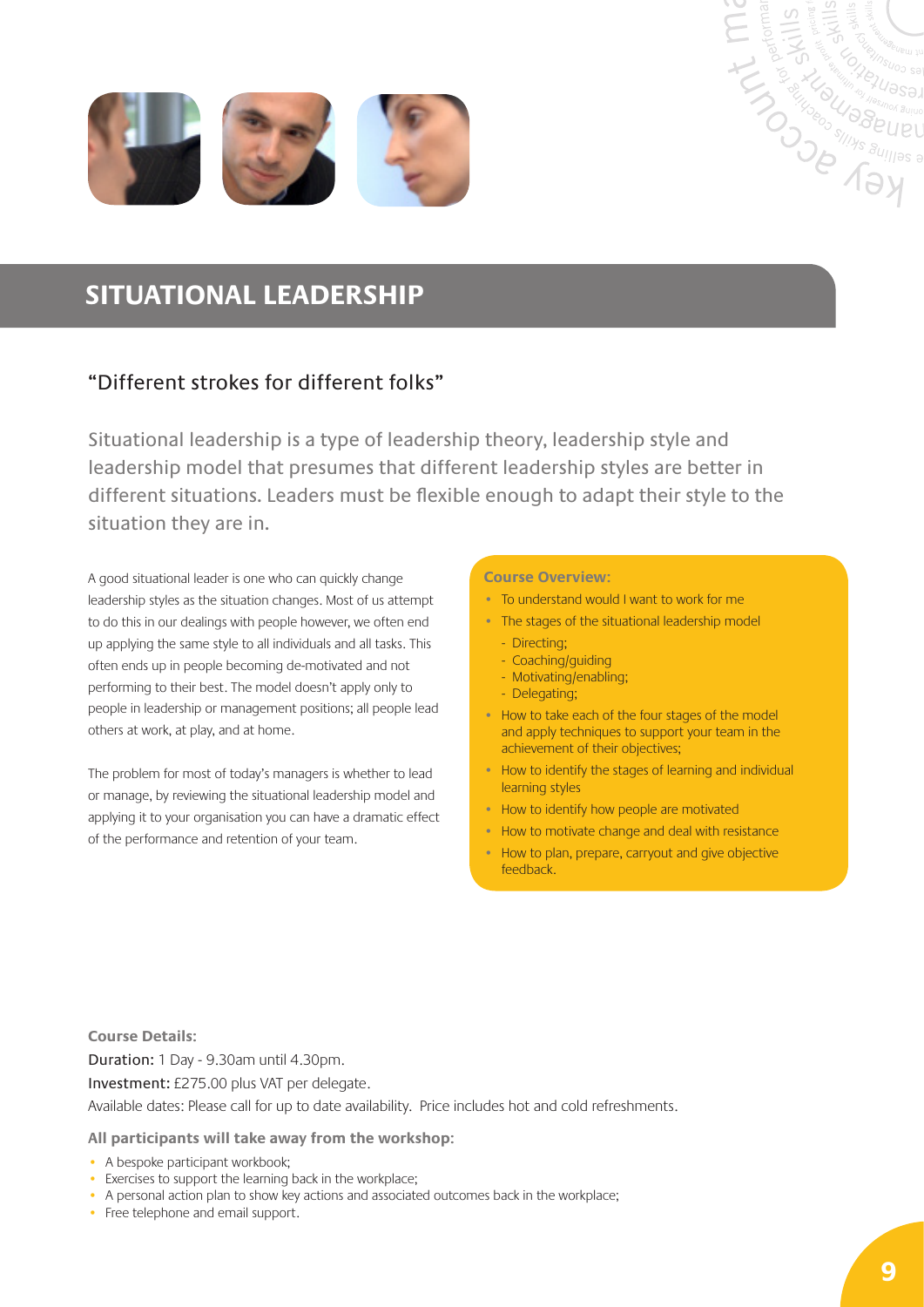

## **INSPIRING SALES MANAGEMENT SKILLS**

### "Management is the efficiency in climbing the ladder of success, leadership is ensuring the ladder is leaning against the right wall"

Sales management is a particularly difficult job as it is one of the few relationships in business where the manager often has to manage from a distance and only see their team once in a while.

This in itself can cause motivation and morale issues within a sales team. At best when a sales manager is with their team the same problems often occur because the majority of managers are not practicing the same methods used by highly experienced managers.

The purpose of this course is to outline some best practice management techniques which will allow the sales manager to adopt a winning formula with their team. Whether managing at a distance or managing an internal team this course will demonstrate and allow the participant to practice techniques which will support them in developing the true worth of their teams.

#### **Course Overview:**

- Understand current sales management techniques;
- Identify the difference between the behaviours of a manager and a leader;
- The role of objectives and how to agree them;
- The key skills required in being able to effectively coach a team;
- How to use the G.R.O.W. model to support their teams in the achievement of their individual goals;
- How to identify the different learning styles with their team;
- The effects of knowing what motivates their team and how to achieve this;
- How to deal with challenging situations;
- The benefits of working with your team out in the field.

**Course Details:** Duration: 1 Day - 9.30am until 4.30pm. Investment: £275.00 plus VAT per delegate. Available dates: Please call for up to date availability. Price includes hot and cold refreshments.

- A bespoke participant workbook;
- Exercises to support the learning back in the workplace;
- A personal action plan to show key actions and associated outcomes back in the workplace;
- Free telephone and email support.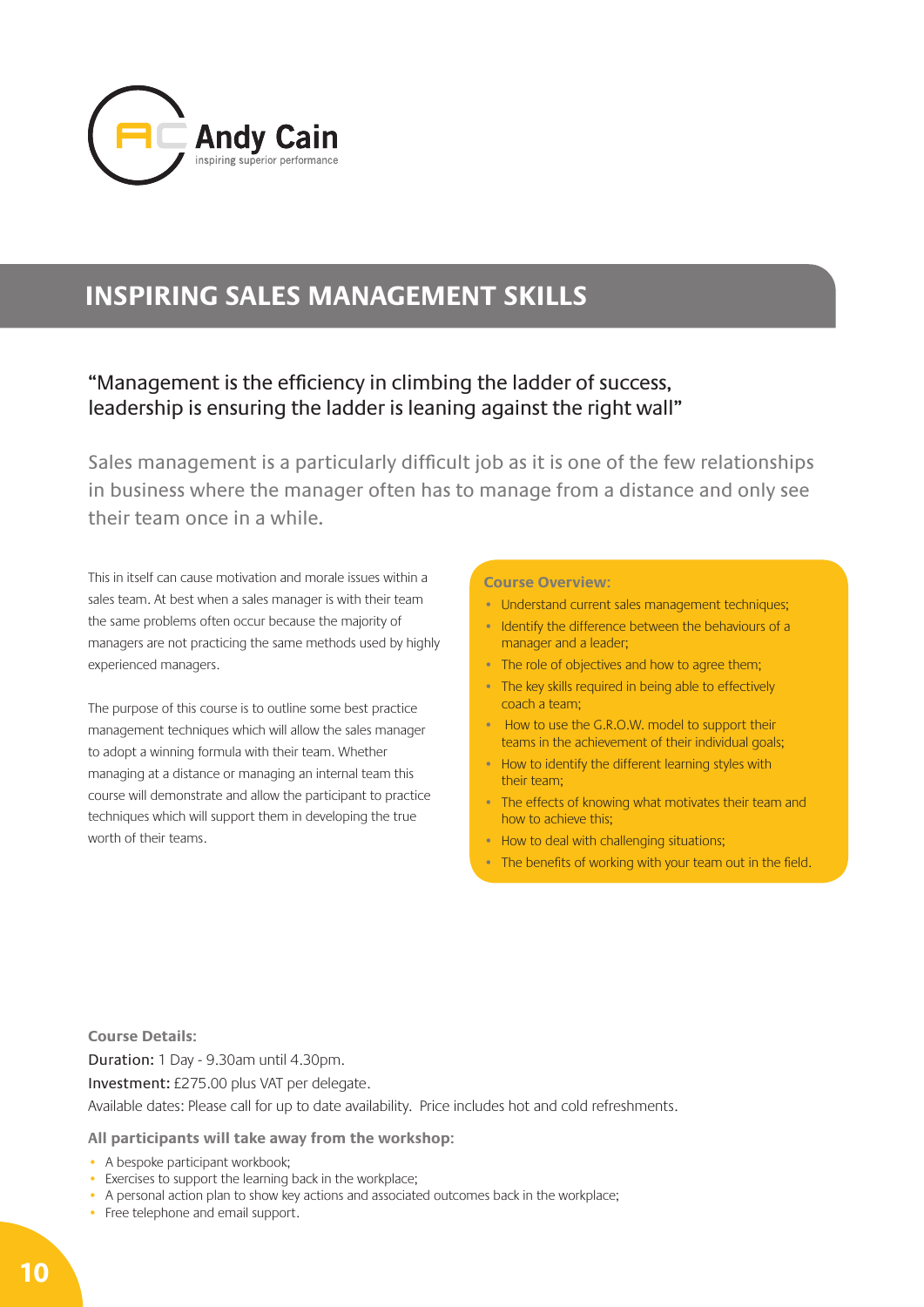



### "You can drift into presentation mode without realising the cost to the content or the audience in the process."

This is a two day course which is fully interactive and engaging and uses video recording to allow objective feedback to be given and develop individual presentation styles.

The course is designed to help you to formulate well structured presentations delivered to an audience in a positive way and to help with your own personal style when presenting in front of a group.

Participants on the course find at the end of the two days they feel more confident when in presenting in front of a group. We achieve this by making five varied presentations over the two days, at least three of the five presentations will be videoed and feedback will be given, the videos are yours to keep and are designed to be reviewed with line managers after the event for further support. The atmosphere over the two days is very supportive and participative.

#### **Course Overview:**

- How to demonstrate a professional and confident approach when presenting;
- How to manage nerves and develop an individual style;

**CONSTRUCTION** 

- Techniques to involve the audience for an interactive and memorable presentation;
- How to prepare for a presentation and get your key points across;
- How to formulate a structure for utilising within a presentation;
- How to design a the right presentation for the right occasion giving maximum impact;
- How the use of appropriate visual aids can make you and your presentation stand out from the crowd;
- How to inspire your audience.

**Course Details:**

Duration: 2 Days - 9.30am until 4.30pm both days.

Investment: £495.00 plus VAT per delegate.

Available dates: Please call for up to date availability. Price includes hot and cold refreshments.

- A bespoke participant workbook;
- Exercises to support the learning back in the workplace;
- A personal action plan to show key actions and associated outcomes back in the workplace;
- Free telephone and email support.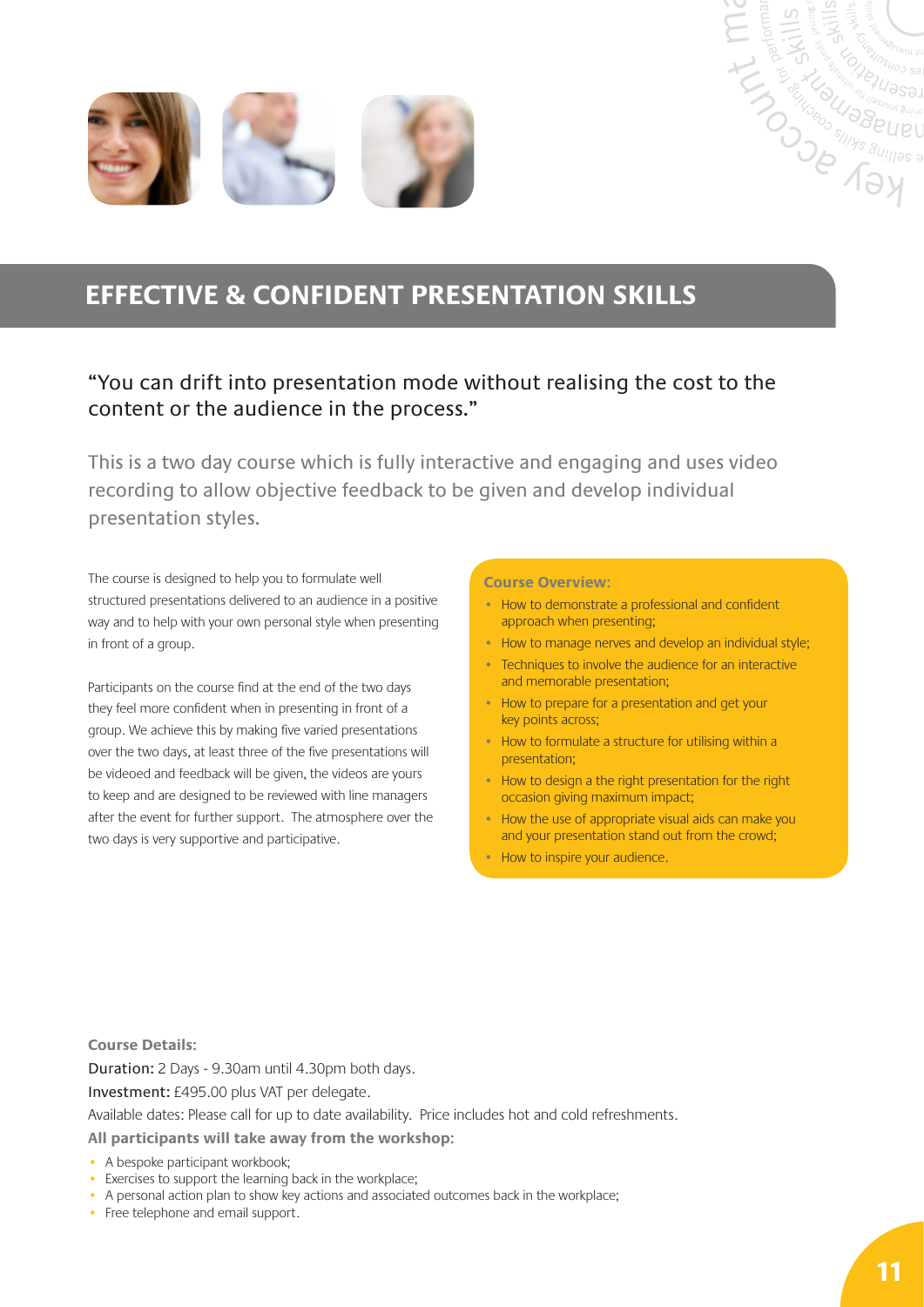

## **BUSINESS NEGOTIATION SKILLS**

### "In business you don't get what you deserve you get what you negotiate"

The purpose of this course is to provide delegates with the skills and confidence required to save their margin which otherwise may have to be given away. By applying some tried and tested techniques to the negotiation process you and your client can walk away with a satisfactory outcome.

This course has been structured to meet the needs of anyone within your business who needs to negotiate with clients or suppliers as part of their job. The techniques demonstrated and practiced on the course can create maximum competitive advantage, enhance your business relationships and drive profitable growth.

Throughout this course participants will learn and practice how to change the negotiating playing field and save any margin which could have been previously sacrificed, whilst still providing a win / win outcome

#### **Course Overview:**

- What is negotiating;
- What are the characteristics of a good negotiator;
- The four phase model of negotiating;
- Preparation for negotiations;
- Verbal & Non-verbal communications in negotiations;
- Questioning and listening skills;
- Creating value in the mind of the client;
- Minimising any objection to price;
- The Closing Process.
- How to inspire your audience.

**Course Details:** Duration: 1 Day - 9.30am until 4.30pm. Investment: £275.00 plus VAT per delegate. Available dates: Please call for up to date availability. Price includes hot and cold refreshments.

- A bespoke participant workbook;
- Exercises to support the learning back in the workplace;
- A personal action plan to show key actions and associated outcomes back in the workplace;
- Free telephone and email support.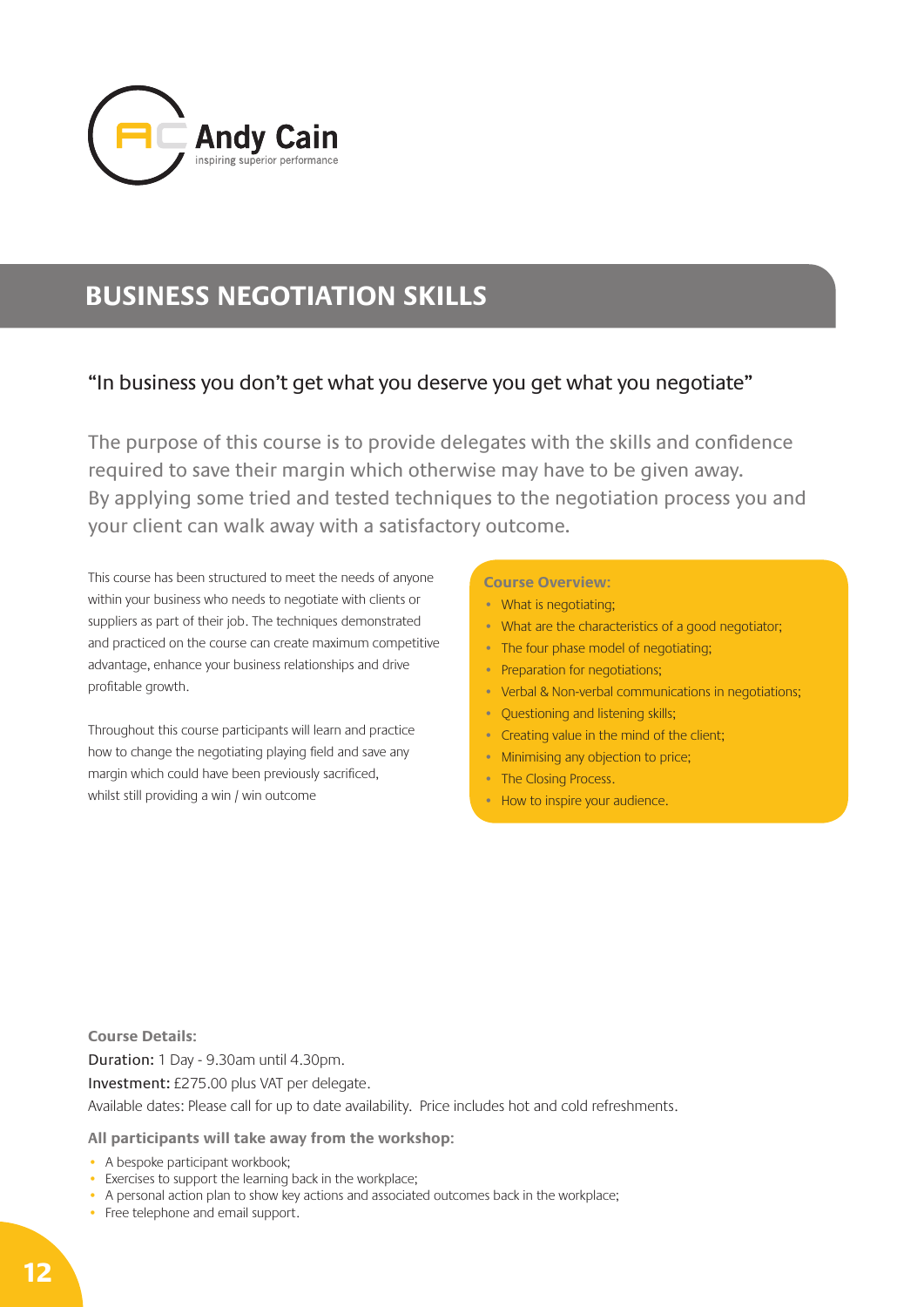



### "There is a positive relationship between client retention and profitability"

Key client management is the natural development of clients and relationships in today's business markets. It offers both sellers and buyers key benefits and opportunities for profit enhancement through adopting strategic practices and focussed activities.

Pareto's law talks about 80% of your business coming from 20% of your clients, if that is the case, and in lots of organisations it is not far from the truth, then we should protect and manage those relationships which we have. The danger is that if you don't then your competitors might just steal them from you, creating a sense of vulnerability in your organisation.

Our key account management courses provide tried and tested methods and techniques which will allow you to protect your client relationships and create opportunities to develop more of your business with your key clients. We will show you how to create the "lock in" factor with your key clients and minimise the risk of your competitors being able to poach business from you.

#### **Course Overview:**

- To understand the role and value of key account management;
- How to engage with the key people in the decision making unit;

**CONSTRAINS SURVEY AND SURVEY AND SURVEY AND SURVEY AND SURVEY AND SURVEY AND SURVEY AND SURVEY AND SURVEY AND SURVEY AND SURVEY AND SURVEY AND SURVEY AND SURVEY AND SURVEY AND SURVEY AND SURVEY AND SURVEY AND SURVEY AND S** 

- How to develop key account plans turning strategy into actions;
- How to plan your key account strategy by looking at internal and external market forces;
- How to create the "lock in" factor with a client relationship model;
- How to identify and target key accounts;
- To understand how a buyer buys;
- How to utilise the key account relational model;
- How to present business reasons rather than sales arguments to clients.

**Course Details:**

Duration: 1 Day - 9.30am until 4.30pm.

Investment: £275.00 plus VAT per delegate.

Available dates: Please call for up to date availability. Price includes hot and cold refreshments.

- A bespoke participant workbook;
- Exercises to support the learning back in the workplace;
- A personal action plan to show key actions and associated outcomes back in the workplace;
- Free telephone and email support.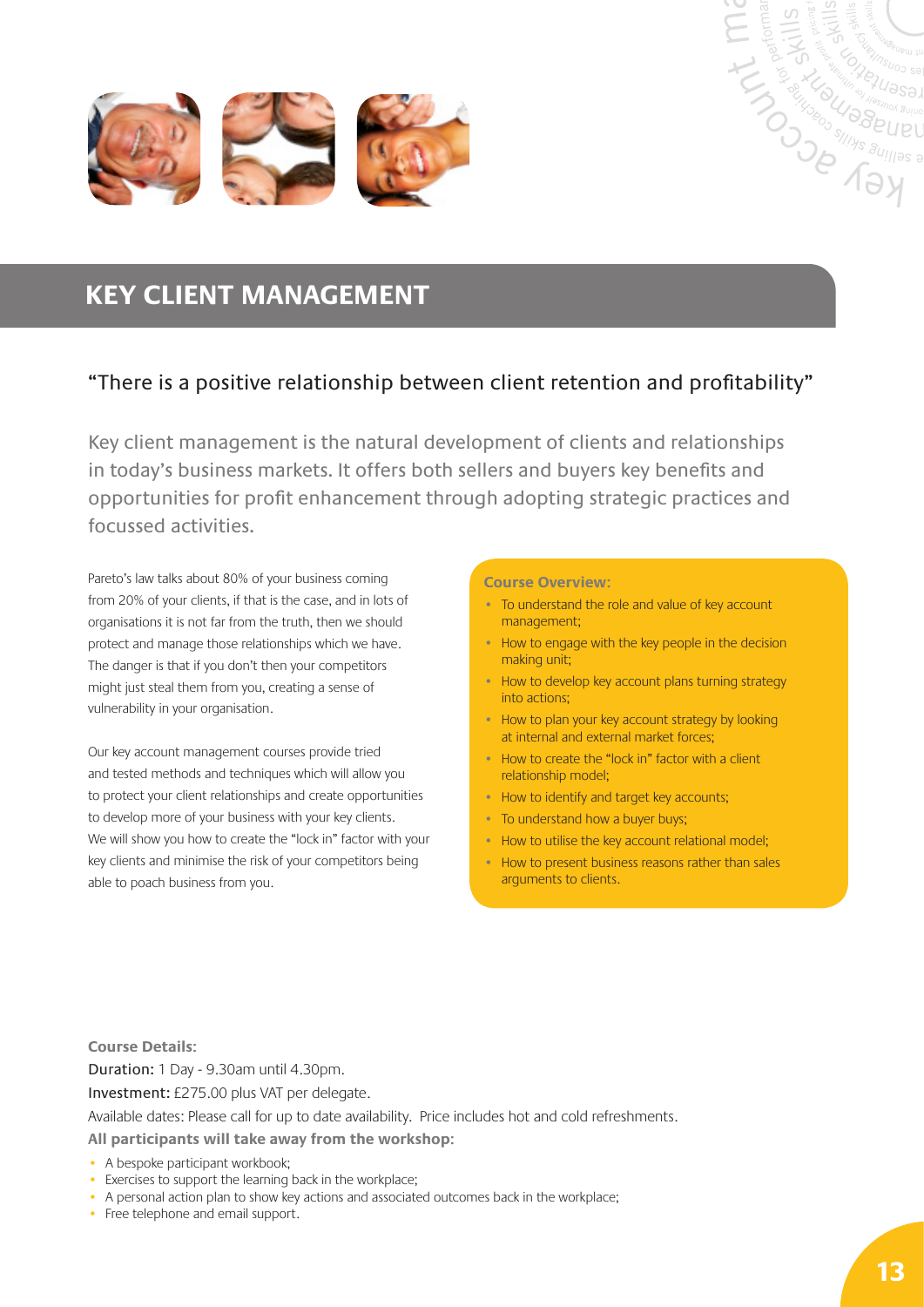

## **GET THAT JOB**

### "Successful people are willing to do all the things that unsuccessful people are not prepared to do"

Finding a job can be a complicated and tiring process. Sometimes you just don't know where to start looking, let alone how to persuade a company that you are the best person for the job!

This workshop is full of great ideas and practical advice to help you find the job you are looking for. We offer some excellent tips on things like how to put together a good CV and present yourself in an engaging, confident and professional way during an interview.

If you are an employer who has to go through a redundancy process this workshop would an ideal way of support those who you may have to let go. It will ease the worry of the redundancy by knowing that you have given your employees the best chance possible of finding new employment.

Alternatively, if you have been made redundant this workshop is a great opportunity to inspire and support you in finding new employment.

#### **Course Overview:**

- How to sell yourself in a CV.
- How to sell yourself at the interview
- What is an employer likely to be looking for;
- How to prepare yourself prior to any interview;
- How to answer tough interview questions;
- How to structure your questions during an interview;
- How to structure your follow up process;
- How to make yourself stand out from other candidates

**Course Details:** Duration: 1/2 Day - 9.30am until 12.30pm. Investment: £75.00 plus VAT per delegate. Available dates: Please call for up to date availability. Price includes hot and cold refreshments. **All participants will take away from the workshop:**

- A bespoke participant workbook;
- Exercises to support the learning back in the workplace;
- A personal action plan to show key actions and associated outcomes back in the workplace;
- Free telephone and email support.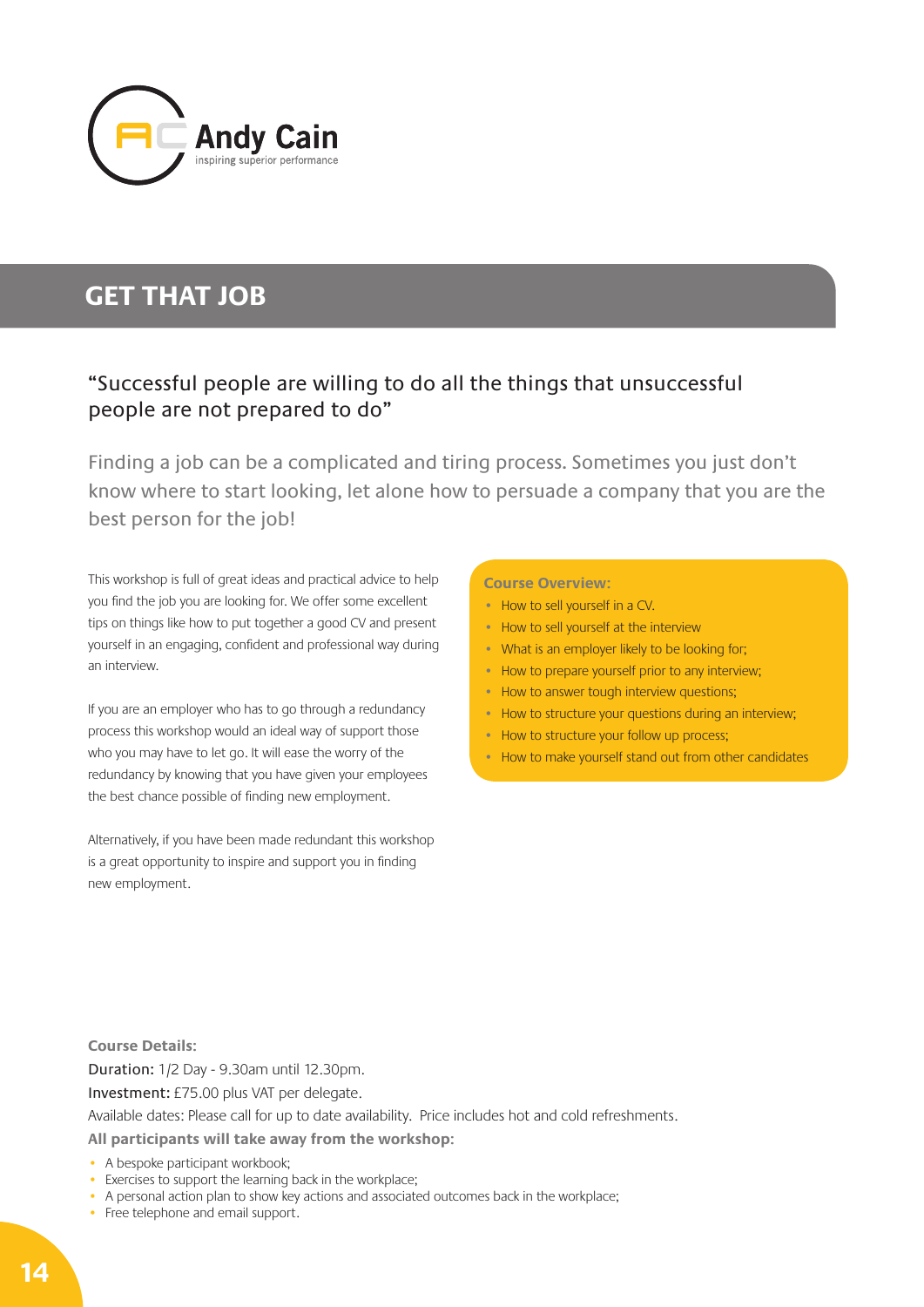



### "Successful people ask better questions, therefore they get better answers"

Do you regularly find yourself panic recruiting? Is your staff-churn higher than your competitors? Are your operations at risk because you cant find the right staff or keep recruiting the wrong ones?

Failings in the recruitment and selection process can do more damage to your business than almost any other factor, not to mention the lost cost of making the wrong choice.

This course allows you to consider the preparation required prior to an interview, how you structure your questions to engage with the interviewee and get experience based responses. Delegates will learn what to listen out for during a telephone pre-screen and identify a process to understand non-verbal messages and control the interview. All these techniques will lead to fewer recruitment errors being made and a decrease in recruitment costs to your business.

#### **Course Overview:**

- What to look for in a candidates CV;
- How to structure your interview questions;
- How to use competency based interview techniques;

**CONSCRIPTION READ ABOUT AND SUITERS AND SURVEY OF A SAN ASSAULT AND SUBJECT OF A SAN ASSAULT AND SUPPORT OF A SAN ASSAULT AND SUPPORT OF A SAN ASSAULT AND SUPPORT OF A SAN ASSAULT AND SUPPORT OF A SAN ASSAULT AND SUPPORT** 

- How to complete a telephone pre-screen;
- How to plan for the interview;
- How to structure your follow up process;
- How to recognise non-verbal messages;
- How to control the interview process

**Course Details:** Duration: 1 Day - 9.30am until 4.30pm. Investment: £275.00 plus VAT per delegate. Available dates: Please call for up to date availability. Price includes hot and cold refreshments. **All participants will take away from the workshop:**

- A bespoke participant workbook;
- Exercises to support the learning back in the workplace;
- A personal action plan to show key actions and associated outcomes back in the workplace;
- Free telephone and email support.